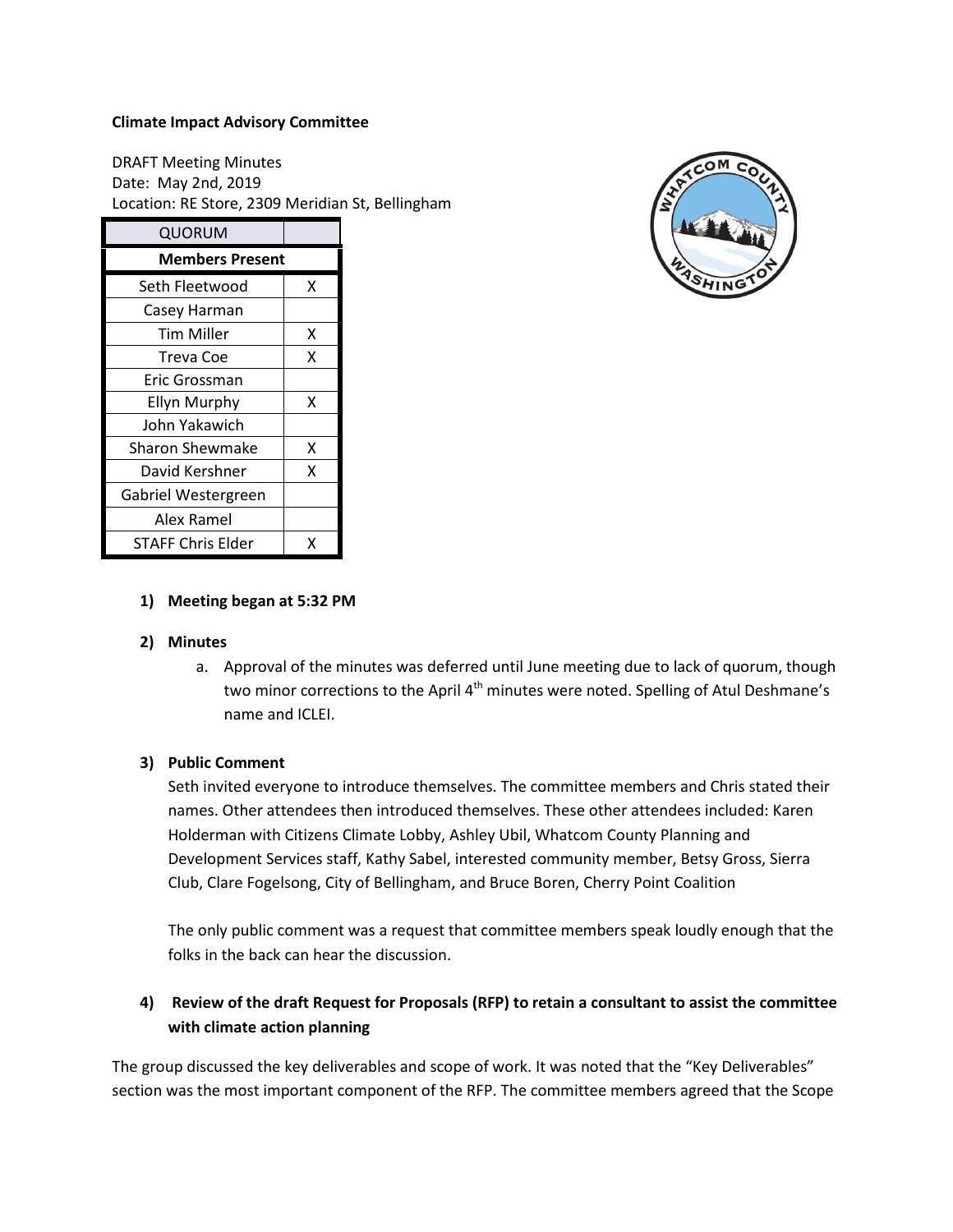of Work be revised to include attending all CIAC meetings and facilitating any relevant scope of work agenda items at those meetings.

The committee discussed whether to have the consultant complete two separate years of emissions inventory using the ClearPath Model (2017, as well as 2012). It was noted that 2012 was the target year for emissions reduction goals in the County's 2007 Climate Action Plan but that a 2012 inventory would not be very useful unless earlier inventories were redone using the ClearPath Model. Given the cost of redoing the inventory for earlier years, it was agreed that a 2012 inventory was not a top priority. It was agreed that a 2012 inventory would not be included in scope of work as an "option."

Chris said he would revise the RFP and send it out on Friday. Chris requested that any suggested changes be sent to Chris by the end of the business day Tuesday, May  $7<sup>th</sup>$ .

## **5) Update on Community Research Project**

Ellyn described the project for members of the public (attached report).

Seth inquired about the timeline for completion of the research project. Ellyn said that the group had not yet been able to secure meetings with refinery contacts and that the draft report would likely be ready in early July as opposed to early June.

## **6) Report on Climate-related bills that were considered in 2019 Legislative Session**

Sharon described SB 5116, the 100% Clean bill that passed both chambers of the Legislature. She noted that the bill transitions the state's electricity grid away from coal by 2025 and from natural gas by 2045. The bill considers hydroelectric power and nuclear as clean sources of electricity. She noted that the clean energy requirements in the bill provided a very cost effective way to decarbonize the grid and that utilities were neutral on the bill by the end of the process, though all Republicans voted against it.

Other notable climate-related bills included: HB 1112, which bans major uses of hydrofluorocarbons (HFCs), chemicals used primarily as refrigerants. Many of these "super pollutants" have global warming potentials that are far higher than methane. Sharon noted that these chemicals are no longer produced in the United States and that viable alternatives are already exist. The practical effect of the legislation will be to end imports of these substances and accelerate the shift to alternatives. Two Republican Senators supported the final bill.

HB 1257, which a "green building" bill, will increase energy efficiency for commercial buildings, requires new multi-family buildings with off-street parking to include electric vehicle charging stations, creates a natural gas conservation program, incentivizes the use of "renewable" natural gas (i.e. biogas from digestion of manure), and adds an incentive program for "early adopters" of greater energy efficiency in buildings. No Republicans supported the bill.

HB 1444, an appliance efficiency bill, passed. It would establish state efficiency standards for certain appliances that are not regulated by the federal government and sets a minimum standard for light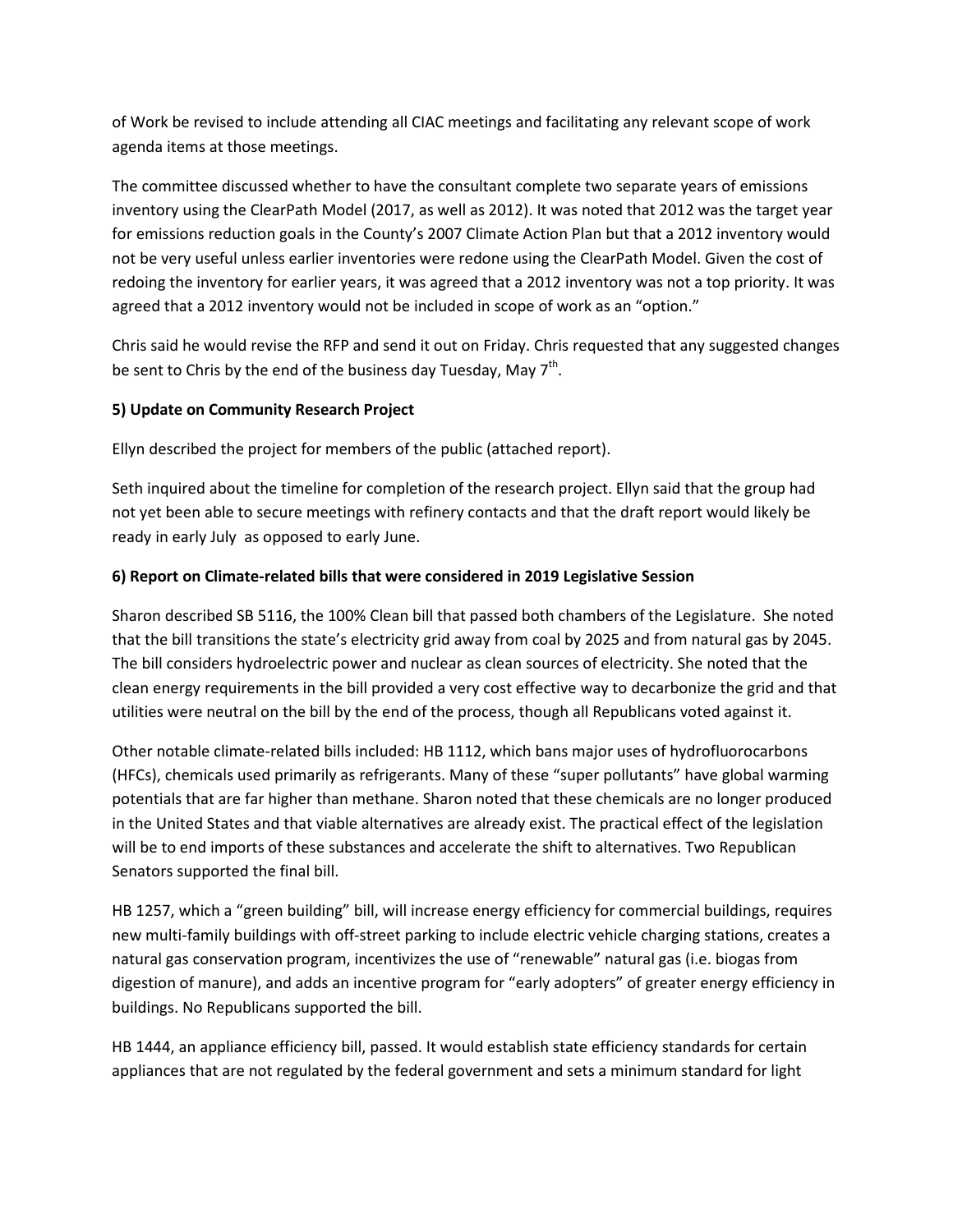bulbs that the Trump Administration plans to eliminate as a federal requirement. No Republicans supported the bill.

HB 2042, a green transportation bill, passed. It would impose a \$75 fee on auto registrations of EVs to fund EV incentives, transit electrification, a car-sharing promotion program for EVs, technical assistance for alternative fuel vehicles, and a study on how to facilitate greater access to EVs by low-income families. Sharon voted for the bill but she said she wasn't that enthusiastic about the funding mechanism because it requires early adopters of EVs to pay for incentives for future EV owners, even though the environmental benefits are shared by all Washingtonians. She noted that the incentives for new EVs could increase the demand for, and supply of, EV charging stations, which would benefit current EV owners. The bill passed with broad bipartisan support.

HB 1110, a clean fuels standard bill, failed in the Legislature. It would have reduced carbon pollution and incentivized EV sales. A similar standard is already in place in Oregon and California.

SB 5993, a bill to amend the Model Toxics Control Act, passed both chambers. It restructured the fee on hazardous substances from a percentage-of-value fee to a volume-based fee. Sharon said it will effectively raise the cost of oil use and help internalize that cost. There was no Republican support for the bill.

HB 1114, a food waste reduction bill, passed the Legislature with support of all members. It sets goals but primarily authorizes a study to determine ways to reduce food waste while maintaining food safety.

Sharon also noted some bills that didn't pass but would have created carbon reduction benefits. A bill that would have created an incentive for no-till farming to increase carbon sequestration.

She also mentioned some bills she supported that passed, such as a long-term care bill that facilitates inhome care for the elderly and a bill that approved a new tax on e-cigarettes.

SB 5947, is a bill that would have created a financial incentive for no-till farming. This could have created a market for sustainable farming as a form of carbon sequestration.

Sharon introduced a bill (HB 1986) that would have created a sales tax exemption for electric bicycles. Bicycle advocates didn't really get behind it and it didn't get a vote on the floor.

Sharon said she plans to champion a bill next year that would improve K-12 climate science literacy, as is already the case in California. This bill did not make it out of committee this year.

### **7) Old and New Business**

Ellyn asked if the County is using triple bottom line analysis employed by ICLEI and said she would like that to be on the agenda for the next meeting.

Clare said that the Bellingham Climate Task Force is using triple bottom line plus technology analysis to evaluate policy measures. He described it as a "strengths, weaknesses, opportunities, and threats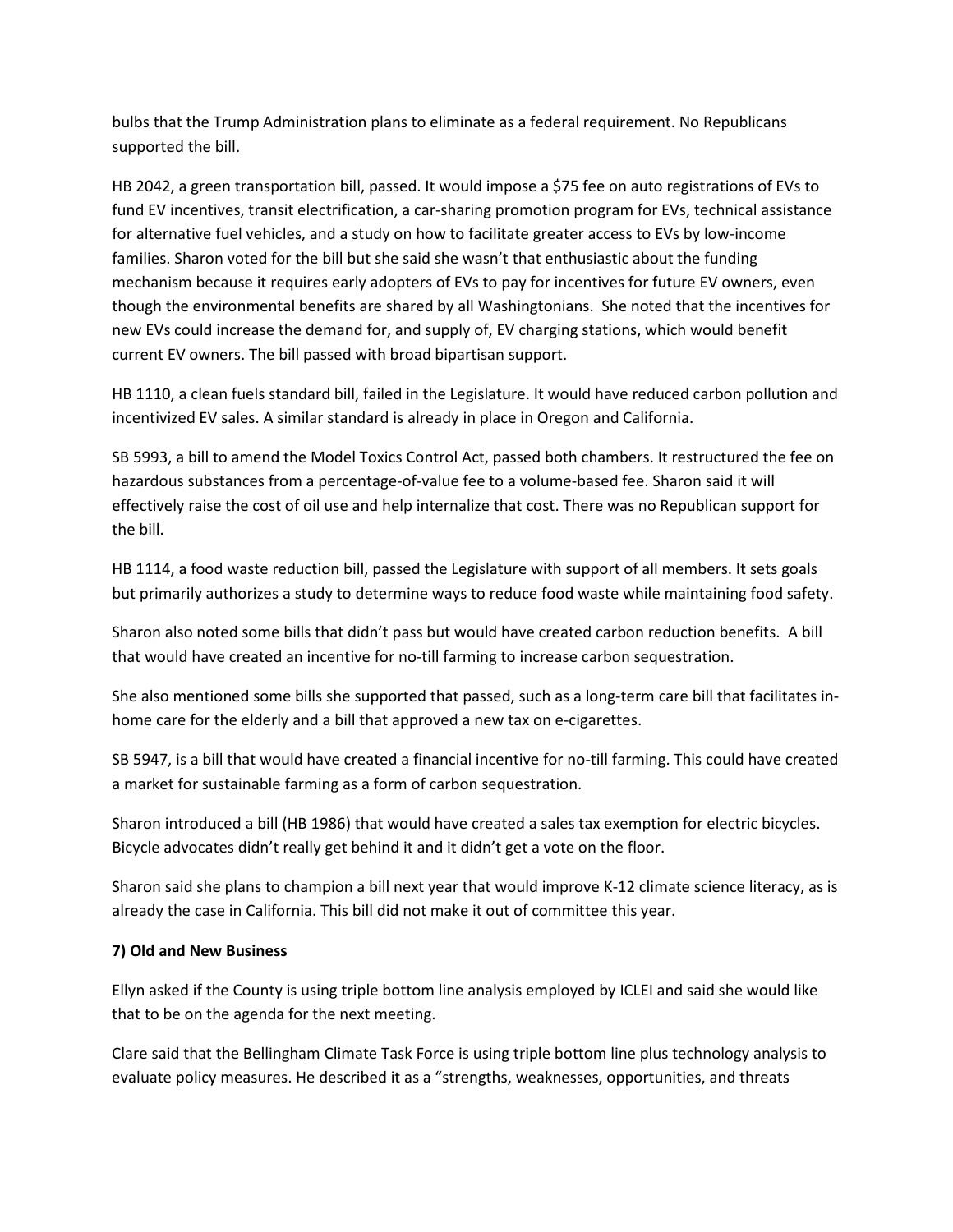analysis for evaluating the feasibility of various policy proposals. He said that he would be willing to give a presentation about the analysis at the CIAC's next meeting.

Seth then asked for an update about the Bellingham Task Force's work. Clare said that the Task Force planned to have a preliminary draft by June. He said that waste reduction was not likely to be tackled as part of the report, noting that that when the city requested waste hauling bids, it did factor in carbon emissions and chose the contractor with the lowest carbon footprint. He said that in terms of achieving the cities stated renewable energy goals, the toughest nut to crack would be transitioning away from natural gas and eliminating diesel use for transportation such as garbage trucks.

There was a brief discussion about the importance of compact development in reducing carbon emissions. David will send out a TED Talk about city planning and climate change, which was presented at the Bellingham Task Force meeting.

## **10) Meeting adjourned at 7:12 PM.**

Recorded by David Kershner for W. Casey Harman, Secretary

Staff contact Chris Elder - (360)778-5932

See attachment next page